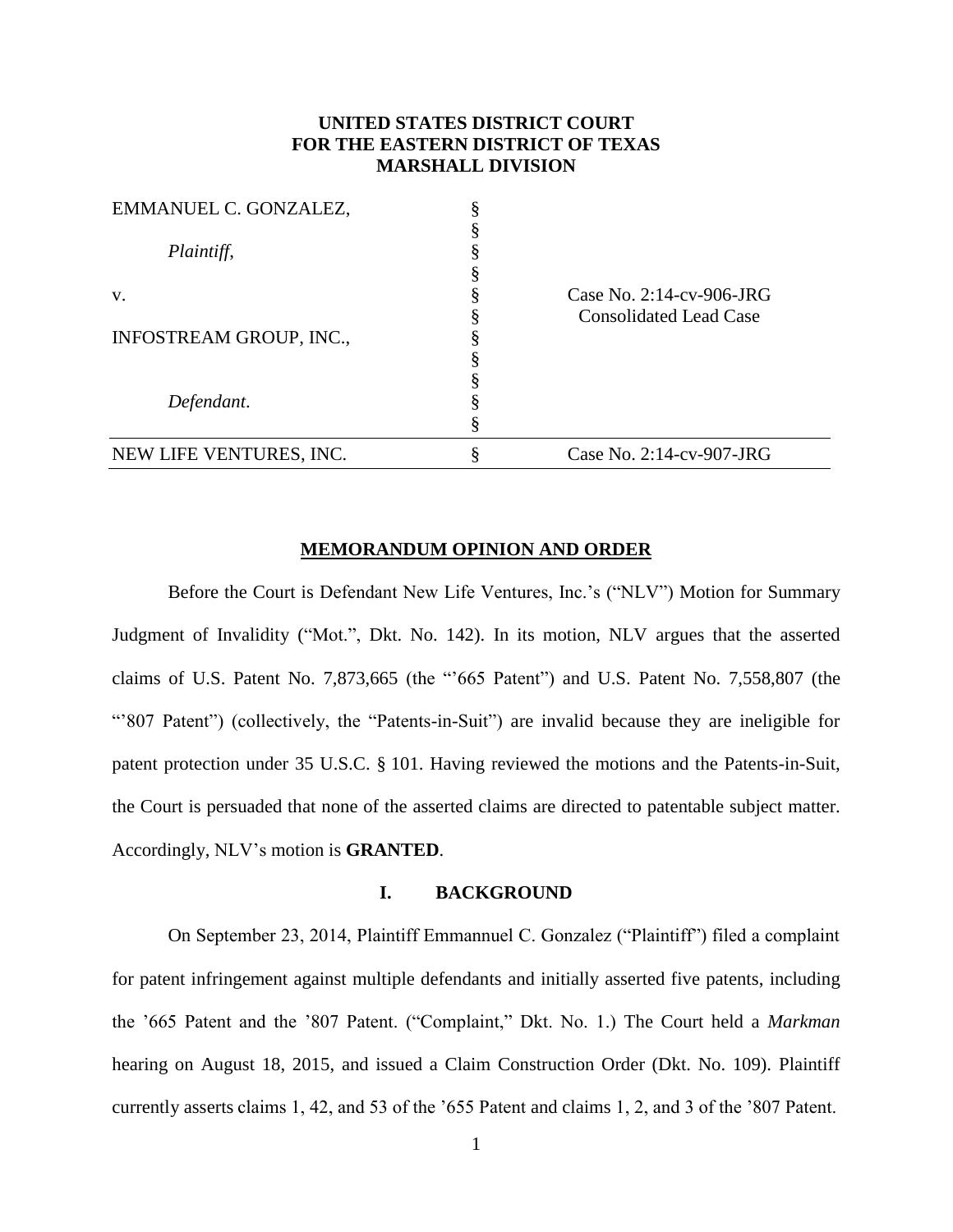Asserted independent claim 1 of the '665 Patent recites:

**1.** A method for multi-parameter digital labelling of Internet Websites, comprising:

gathering of unambiguous, multi-parameter qualitative data concerning single or a plurality of at least one of an Internet website, an Internet posting, their substantive contents, and their owner or creator;

sourcing, from the owner or creator of said website or Internet posting, each said item of qualitative data referring to said website, said internet posting, or its substantive contents or its owner or creator;

producing a plurality of digital labels for each said website or internet posting, wherein each digital label uniquely refers to and represents a particular item of qualitative information;

wherein producing of digital labels further comprises encoding of the qualitative data in any digital form;

domiciling of these multi-parameter digital labels on at least one of the same computer, the same computer network, and on several computers linked to each other;

manipulation of the said multi-parameter digital labels comprising generation of a list of at least one of websites and Internet postings that match parameters stipulated by an entity conducting a search and represented in the digital labels according to at least one of the presence of, the absence of, the numerical or other value contained in, the numerical or other value not contained in, any one, all, and any configuration of the labels that have reference to one or more websites or Internet postings; and

making available the effective use of these multi-parameter digital labels and the means for their manipulation, to the general public through the Internet.

('665 Patent, col. 23, ll. 28–58.) The other asserted claims of the '665 Patent are dependent

claims.

Asserted independent claim 1 of the '807 Patent recites:

| 1.                                                                 | A host website apparatus for listing subscribers comprising:              |  |
|--------------------------------------------------------------------|---------------------------------------------------------------------------|--|
|                                                                    | a computer system,                                                        |  |
|                                                                    | said computer system includes a digital label database for providing to a |  |
|                                                                    | listing subscriber digital labels representing different specific         |  |
|                                                                    | qualities and a subscriber database for storing a listing of              |  |
|                                                                    | subscribers' digital labels;                                              |  |
| said computer system being configured to respond to a subscriber's |                                                                           |  |
|                                                                    | request for listing and guiding the subscriber via the Host Website       |  |
|                                                                    | display to enter information pertaining to the subscriber and             |  |
|                                                                    |                                                                           |  |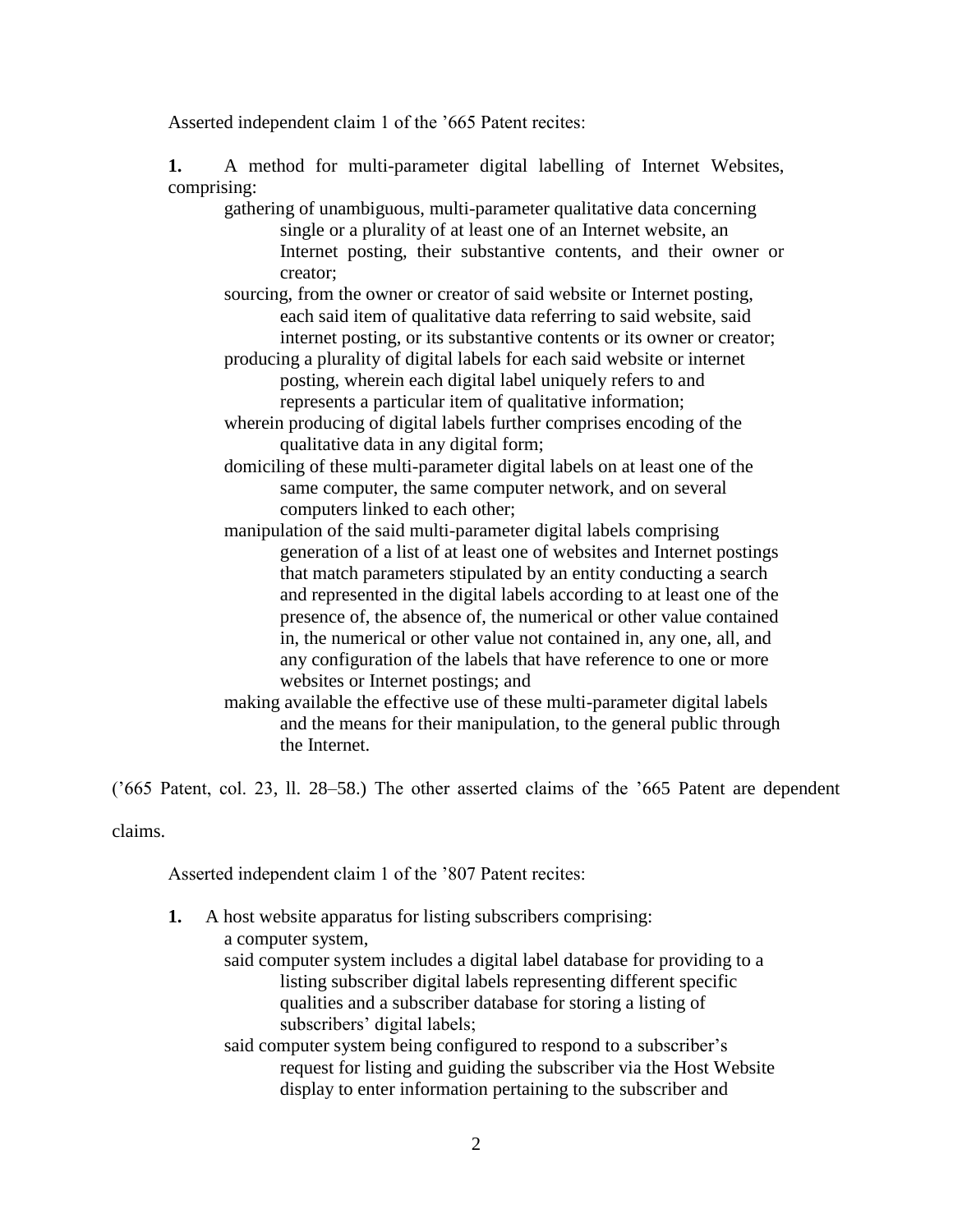converting the information to digital labels by accessing said digital label database and storing the subscriber's digital labels in said subscriber database; and said computer system further configured to enable users to search said subscriber database for subscriber digital labels identifying subscriber qualities.

('807 Patent, col. 19, l. 19–col. 20, l. 8.) The Court finds that claim 1 of the '807 Patent is representative of claim 3, the only other independent claim in that patent.

## **II. LEGAL STANDARD**

#### **A. Summary Judgment Under Rule 56**

Federal Rule of Civil Procedure 56(c) authorizes a Court to grant summary judgment where "there is no genuine issue as to any material fact and . . . the moving party is entitled to a judgment as a matter of law." A party moving for summary judgment must satisfy its initial burden by showing that "there is an absence of evidence to support the nonmoving party's case." *Celotex Corp. v. Catrett*, 477 U.S. 317, 323–25 (1986).

Patent eligibility under § 101 is an issue of law, but the legal conclusion may contain underlying factual issues. *Accenture Global Servs., GmbH v. Guidewire Software, Inc.*, 728 F.3d 1336, 1340–41 (Fed. Cir. 2013). Here, there are no material factual disputes that would prevent the Court from deciding NLV's motion pursuant to Rule 56.

#### **B. Patent Eligibility under 35 U.S.C. § 101**

Section 101 of the Patent Act defines scope of patent eligible subject matter:

Whoever invents or discovers any new and useful process, machine, manufacture or composition of matter, or any new and useful improvement thereof, may obtain a patent therefor, subject to the conditions and requirements of this title.

The Supreme Court has held that there are three specific exceptions to patent eligibility under § 101: laws of nature, natural phenomena, and abstract ideas. *Bilski v. Kappos*, 561 U.S. 593, 601 (2010). In *Mayo*, the Supreme Court articulated a two-step test for "distinguishing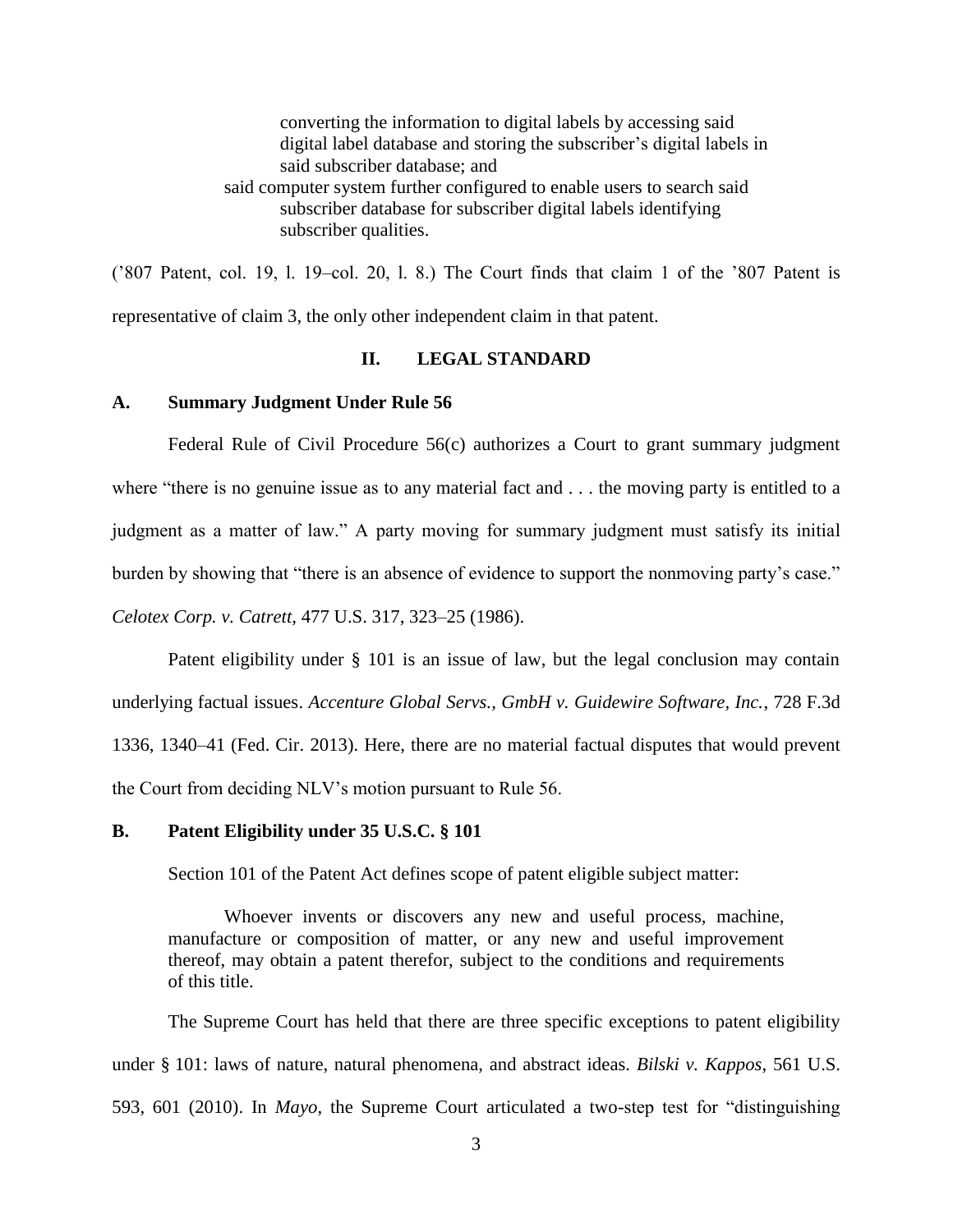patents that claim laws of nature, natural phenomena, and abstract ideas from those that claim patent eligible applications of those concepts." *Alice Corp. Pty. Ltd. v. CLS Bank Int'l*, 134 S. Ct. 2347, 2355 (2014) (citing *Mayo Collaborative Servs. v. Prometheus Labs., Inc.*, 132 S. Ct. 1289, 1296–97 (2012)).

The first step of *Mayo* requires a court to determine if the claims are directed to a law of nature, natural phenomenon, or abstract idea. *Alice*, 134 S. Ct. at 2355. "If not, the claims pass muster under § 101." *Ultramercial, Inc. v. Hulu*, LLC, 772 F.3d 709, 714 (Fed. Cir. 2014). In making this determination, the court looks at what the claims cover. *Ultramercial*, 772 F.3d at 714–15 ("We first examine the claims because claims are the definition of what a patent is intended to cover."); *see also Intellectual Ventures I LLC v. Capital One Bank (USA)*, 792 F.3d 1363, 1369 (Fed. Cir. 2015) ("At step one of the *Alice* framework, it is often useful to determine the breadth of the claims in order to determine whether the claims extend to cover a 'fundamental . . . practice long prevalent in our system . . . .'").

For example, in *Bilski*, the Supreme Court rejected as patent-ineligible "Claims 1 and 4 in petitioners' application" because the claims simply "explain[ed] the basic concept of hedging, or protecting against risk." *Bilski*, 561 U.S. at 611. Similarly, in *Ultramercial*, the Federal Circuit found patent ineligible a claim that included "eleven steps for displaying an advertisement in exchange for access to copyrighted media." *Ultramercial*, 772 F.3d at 714. In *Intellectual Ventures*, the Federal Circuit held that a claim that contained steps "relat [ing]to customizing information based on (1) information known about the user and (2) navigation data." *Intellectual Ventures*, 792 F.3d at 1369.

A court applies the second step, per *Mayo*, only if it finds as part of the first step that the claims are directed to a law of nature, natural phenomenon, or abstract idea. *Alice*, 134 S. Ct. at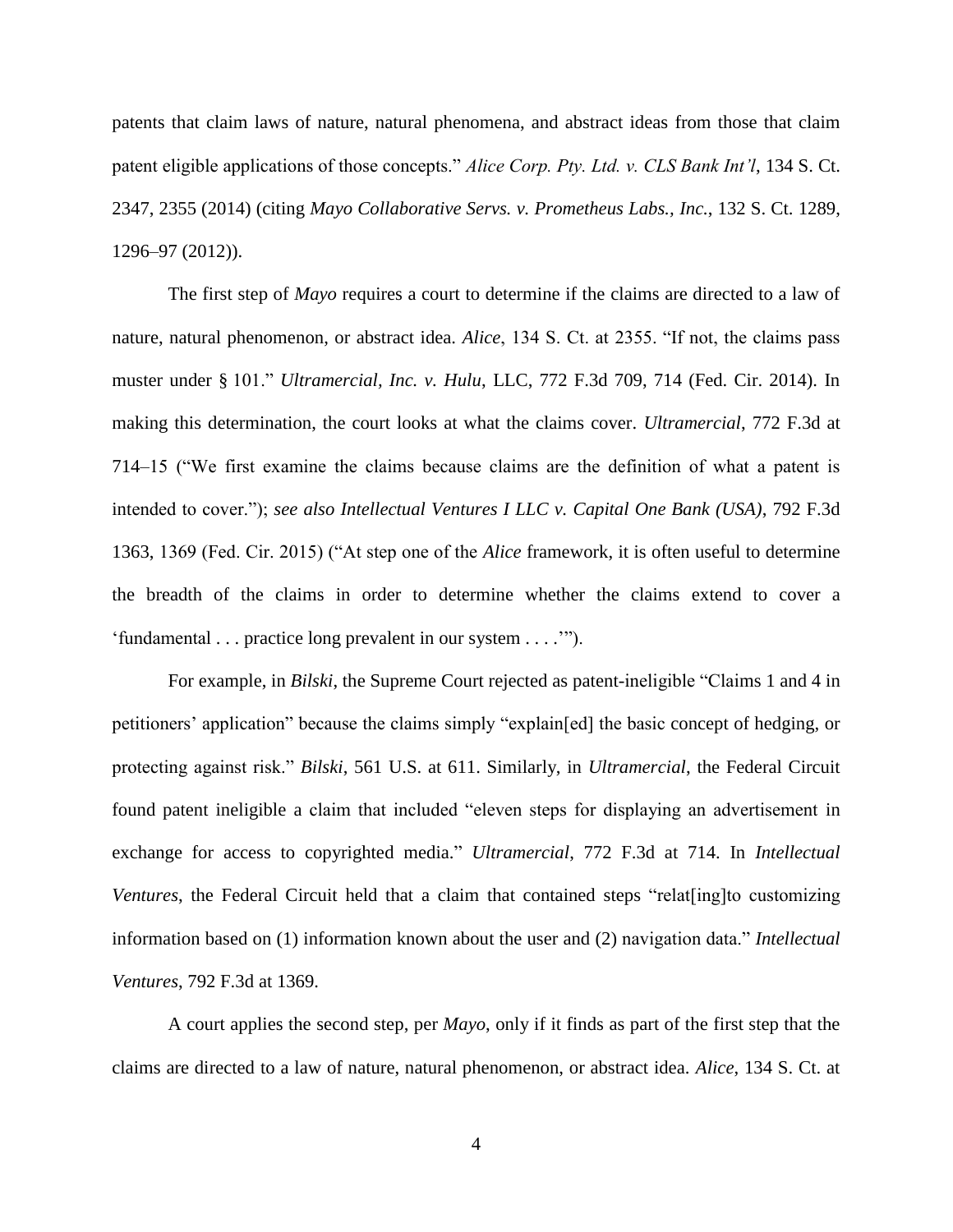2355. Such a second step requires the court to determine if the elements of the claim individually, or as an ordered combination, "transform the nature of the claim" into a patenteligible application. *Alice*, 134 S. Ct. at 2355. In determining if the claim is transformed, "[t]he cases most directly on point are *Diehr* and *Flook*, two cases in which the [Supreme] Court reached opposite conclusions about the patent eligibility of a process that embodied the equivalent of natural laws." *Mayo Collaborative Servs. v. Prometheus Labs., Inc.*, 132 S. Ct. 1289, 1298 (2012); *see also Alice*, 134 S. Ct. at 2355 ("We have described step two of this analysis as a search for an 'inventive concept.'").

In *Diehr*, the Court "found [that] the overall process [was] patent eligible because of the way the additional steps of the process integrated the equation into the process as a whole." *Mayo*, 132 S. Ct. at 1298 (citing *Diamond v. Diehr*, 450 U.S. 175, 187 (1981)); *see also Mayo*, 132 S. Ct. at 1300 ("It nowhere suggested that all these steps, or at least the combination of those steps, were in context obvious, already in use, or purely conventional."). In *Flook*, the Court found that a process was patent-ineligible because the additional steps of the process amounted to nothing more than "insignificant post-solution activity." *Diehr*, 450 U.S. at 191–92 (citing *Parker v. Flook*, 437 U.S. 584 (1978)).

A claim may become patent-eligible when the "claimed process include[s] not only a law of nature but also several unconventional steps . . . that confine[] the claims to a particular, useful application of the principle." *Mayo*, 132 S. Ct. at 1300; *see also DDR Holdings, LLC v. Hotels.com, L.P.*, 773 F.3d 1245, 1257 (Fed. Cir. 2014) ("In particular, the '399 patent's claims address the problem of retaining website visitors that, if adhering to the routine, conventional functioning of Internet hyperlink protocol, would be instantly transported away from a host's website after 'clicking' on an advertisement and activating a hyperlink."). A claim, however,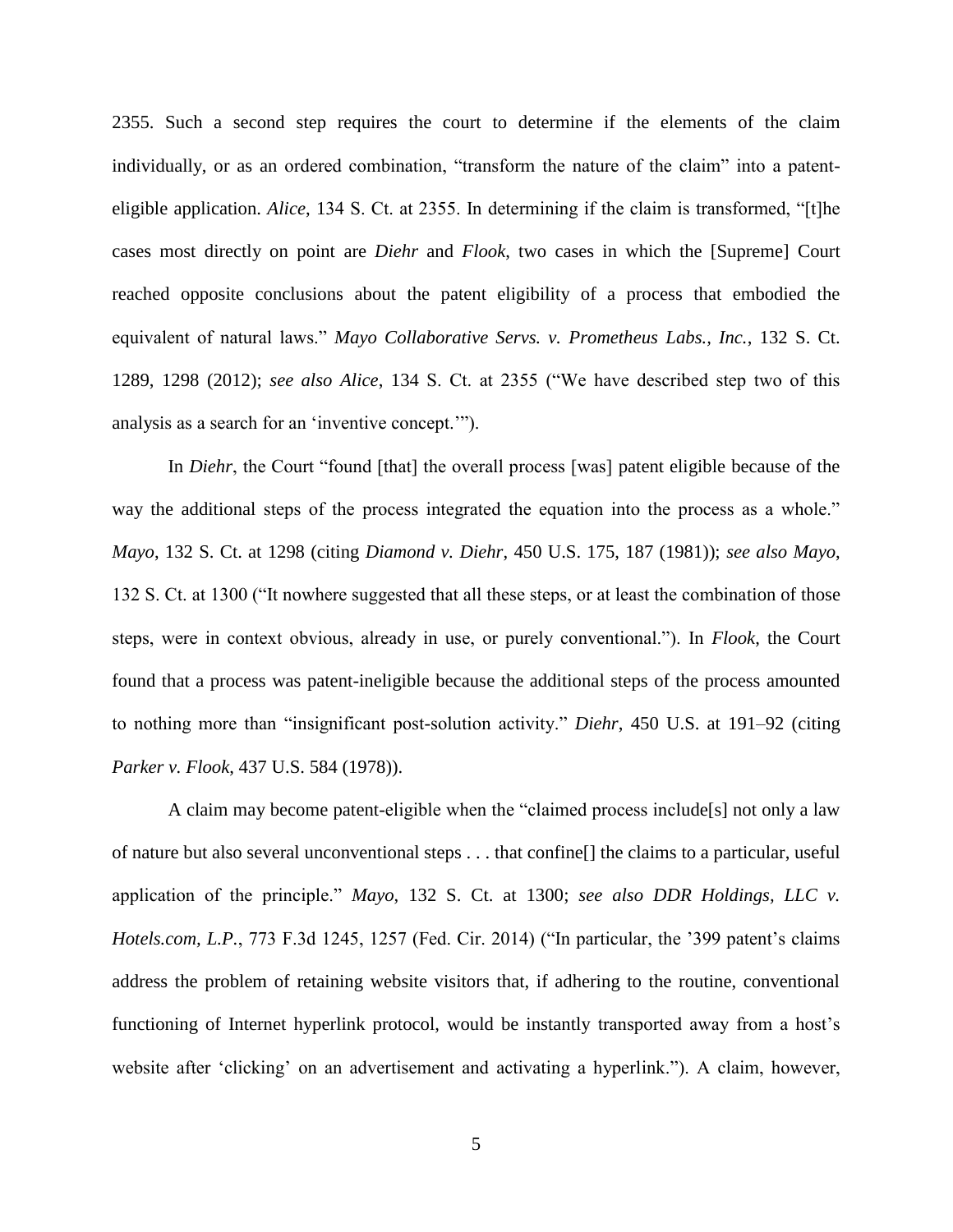remains patent-ineligible if it describes only "'post-solution activity' that is purely 'conventional or obvious.'" *Mayo*, 132 S. Ct. at 1299.

#### **III. DISCUSSION**

In order to prevail on a § 101 challenge, the movant must show that the challenged claims first fail the "ineligible concept" step and then also fail the "inventive concept" step of the *Alice* test. In this case, NLV contends that the Patents-in-Suit fail both steps. First, NLV argues that the asserted claims are directed to the abstract idea of "using labels to facilitate searches." (Mot. at 9.) Second, NLV asserts that the asserted claims include no inventive concept "beyond the idea of using digital labels for websites." (*Id.* at 1.)

## **A.** *Alice* **Step One: The Ineligible Concept Step**

Here, the Court finds that the asserted claims are directed to the abstract idea of gathering and labeling information to facilitate efficient retrieval of the labeled information. Claim 1 of the '665 Patent describes a method for making "digital labels," while Claim 1 of the '807 Patent describes a website configured to retrieve information based upon a "digital label database." ('665 Patent, col. 23, l. 38; '807 Patent, col. 19, l. 22.) As the Court recently found in *eDekka*, a case in which the asserted patent ("eDekka patent") was similarly directed to the abstract idea of storing and labeling information, "the claimed idea represents routine tasks that could be performed by a human*.*" *eDekka v. 3balls.com*, 2015 WL 5579840, at \*4 (E.D. Tex. Sept. 21, 2015).

### **B.** *Alice* **Step Two: The Inventive Concept Step**

Because the asserted claims are directed toward an abstract idea, the Court must next determine whether an inventive concept exists that is sufficient to transform the claims into patent-eligible subject matter. Such transformation requires more than simply stating the abstract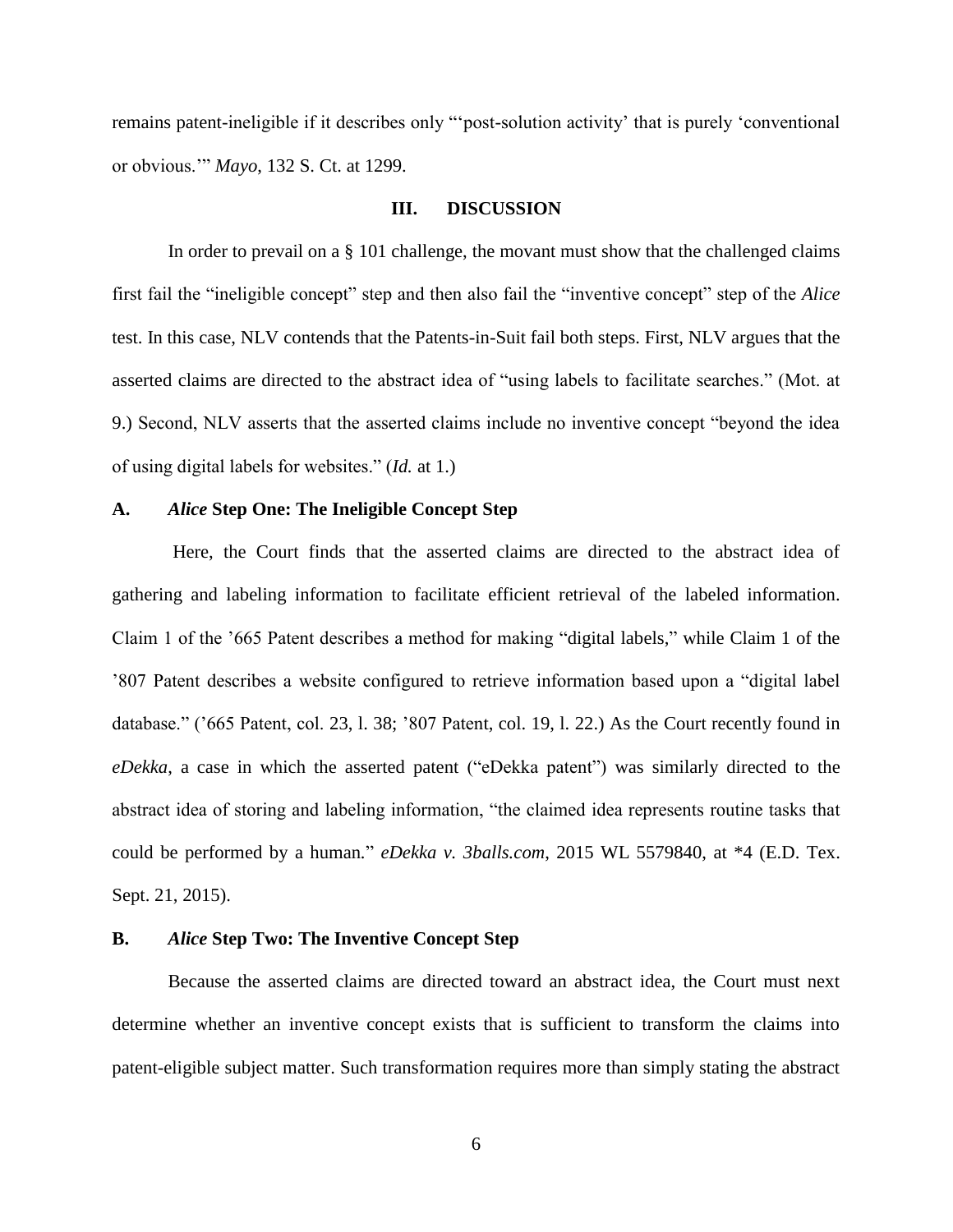idea "while adding the words 'apply it.'" *Mayo*, 132 S. Ct. at 1294. Here, the Court finds that such an inventive concept does not exist to transform the asserted claims of the Patents-in-Suit into patent-eligible subject matter.

Like the *eDekka* patent, which included terms that, at best, vaguely alluded to computerbased activity, the claim limitations of both the '665 Patent and the '807 Patent are insufficient to demonstrate that the Patents-in-Suit amount to more than patents on abstract ideas. *See Alice*, 134 S. Ct. at 2355. The purported inventive step, as argued by Plaintiff, is applying the wellknown concept of labeling information to websites. *Alice* holds that implementing an abstract idea (such as generic labeling) on a computer does not make that idea patentable. *Id.* at 2352. Similarly, "use of the Internet does not transform an otherwise abstract idea into patent-eligible subject matter." *Ultramercial, Inc. v. Hulu, LLC*, 772 F.3d 709, 716 (Fed. Cir. 2014).

In describing the invention to the Patent Office, Plaintiff conceded that "this kind of labeling is common in commerce in physical form," but "it has not heretofore been used or proposed in digital form for websites." (Mot., Ex. 9) The claims themselves offer nothing more than taking the well-known concept of labeling and applying it to the internet. The Court finds that this application does support finding an inventive concept to be present in the asserted patents.

Though Plaintiff contends that "several important claim elements" elevate the contested claims beyond the realm of an abstract idea, the Supreme Court explained that an abstract idea cannot be transformed into a patentable invention by "appending conventional steps, specified at a high level of generality." *Alice*, 134 S. Ct. at 2357 (quoting *Mayo*, 132 S. Ct. at 1300). Whether analyzed individually or collectively, the "important claim elements" cited by Plaintiff amount to nothing more than inherently abstract ideas, conventional steps, or both. Accordingly, the Court